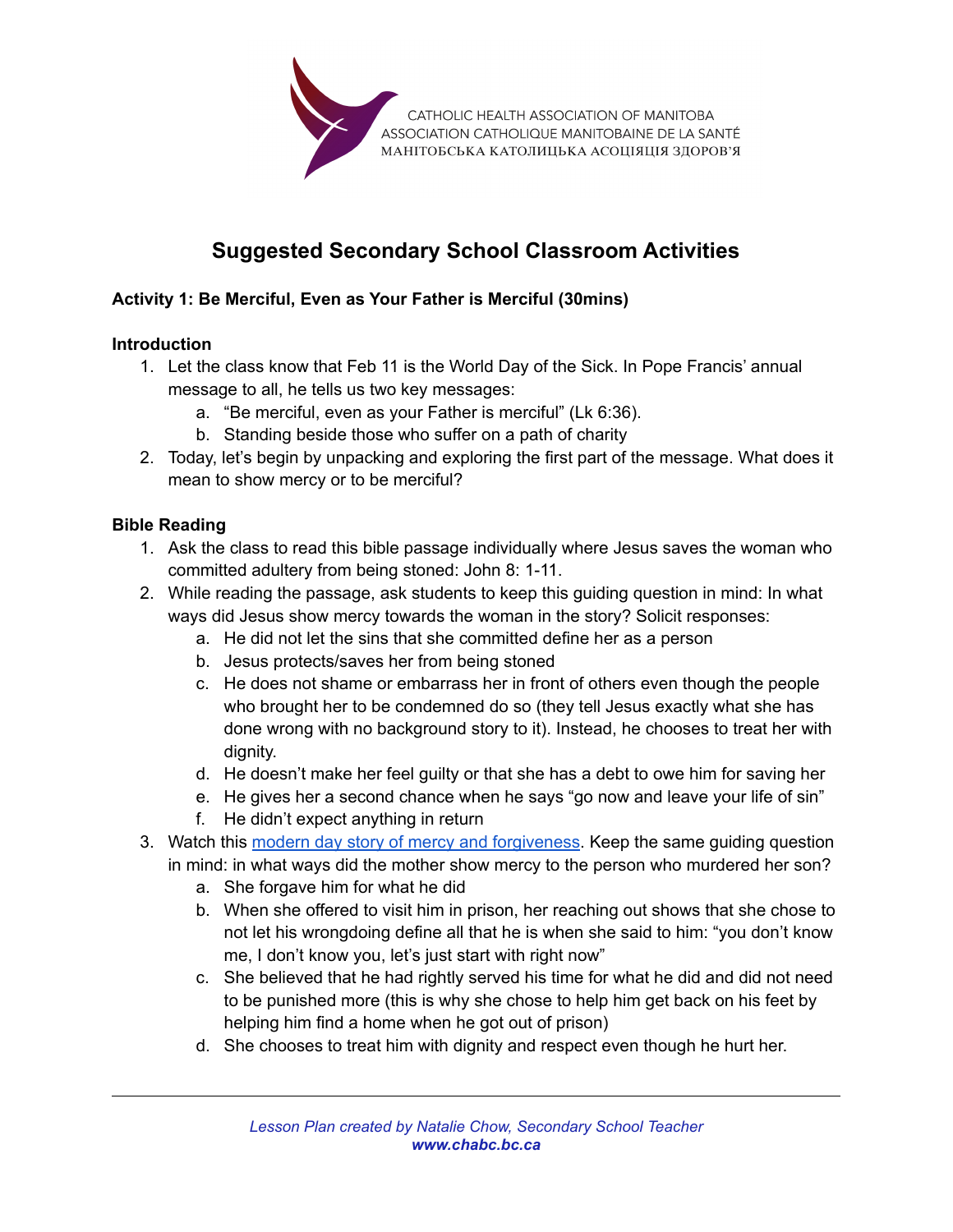

- e. She also doesn't ask for anything in return from him nor does she expect or pressure him to be and do better
- f. She does not make him feel guilty for what he did like he has a debt to owe her for her forgiveness and kindness
- 4. In comparing these two stories, ask students to name characteristics of merciful words or actions? What do these two stories show us what mercy entails?
	- a. Forgiveness, compassion, courage, empathy, not expecting anything in return, making an active choice.
	- b. If necessary, reinforce what mercy is NOT:
		- i. Forgive AND forget (you're not diminishing the fact that a mistake was made)
		- ii. Being kind and nice
		- iii. Ignoring and pushing aside your feelings (anger, disappointment, hurt). You can still feel these emotions, mercy is choosing to not act on these emotions as often these actions will be irrational
		- iv. Saying you're sorry
		- v. Putting on a brave face i.e. masking your true feelings
- 5. Finally, using the characteristics listed, in groups, ask students to now brainstorm and come up with their own definition of mercy.

## **Handout #1**

- 1. Give one [worksheet](https://drive.google.com/file/d/1kjVC1IpL8JDJxZeRbcNYpjmDXwhTu791/view?usp=sharing) to each person or one worksheet between two people.
- 2. Ask students to write down the different ways in which they would show mercy in the different scenarios
- 3. Go through the answers together as a class pick a few students to share answers for the different scenarios. See [answer key](#page-2-0) for suggestions.
- 4. Ask students if they have had (or they know someone who has had) any personal experiences of God's mercy. Feel free to also share your own anecdote with the students as well.
- 5. End with: Could you see yourself choosing to act mercifully all the time in those scenarios we just went over? This is how much God loves us. Imagine how hard/difficult it is for God to show us mercy each time we do something wrong or each time we show Him that we do not deserve it, He chooses to show us mercy endlessly. And while it is difficult and near to impossible to be merciful always, Jesus challenges us to do these for others just as He has and will continue to do so for us.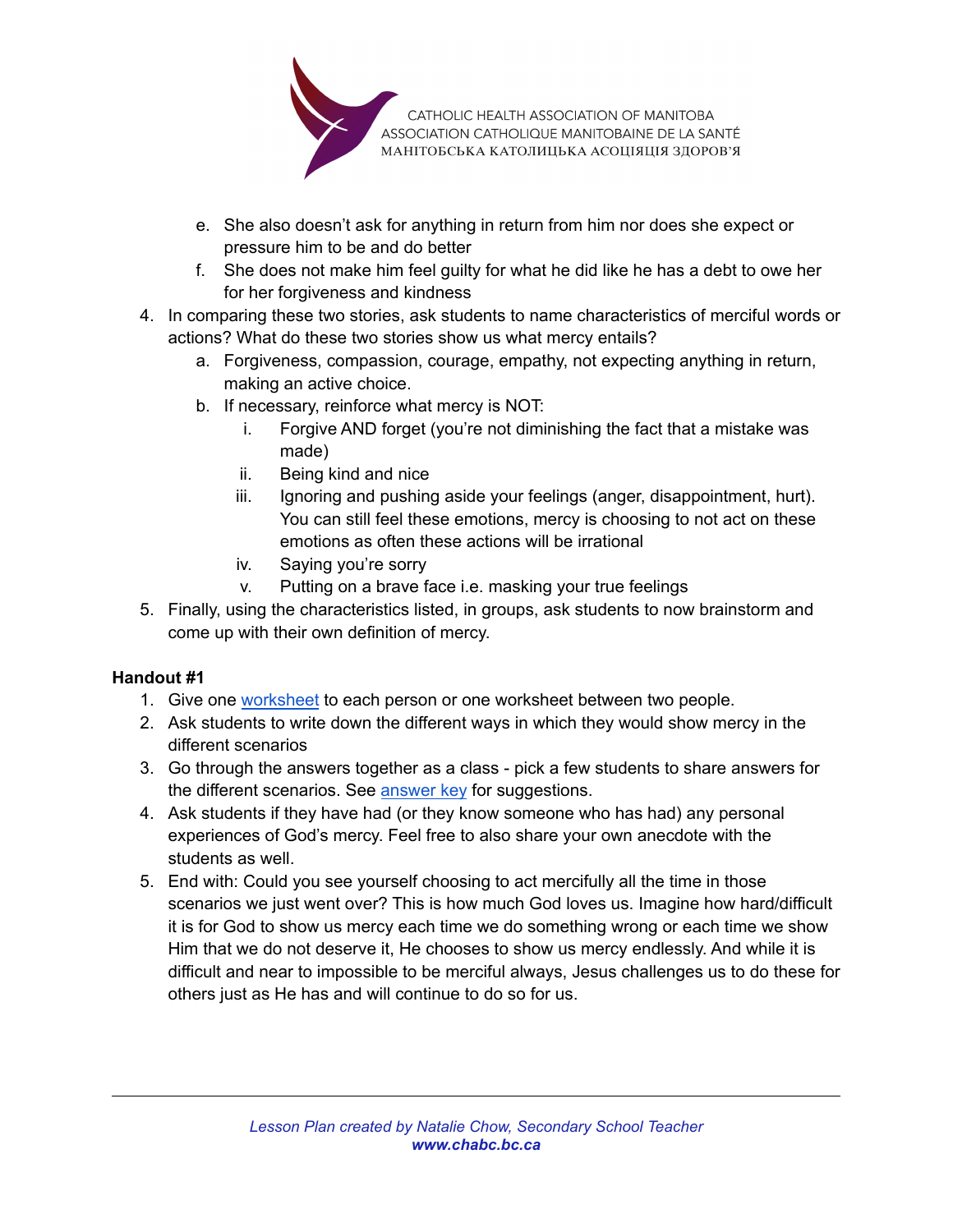

## **HANDOUT #1: Be Merciful, Even as your Father is Merciful ANSWER KEY**

<span id="page-2-0"></span>

| <b>Scenario</b>                                                                      | <b>Acts of Mercy</b>                                                                                                                                                                                                                                                                                                                             |
|--------------------------------------------------------------------------------------|--------------------------------------------------------------------------------------------------------------------------------------------------------------------------------------------------------------------------------------------------------------------------------------------------------------------------------------------------|
| A friend shared a secret of<br>yours when you asked them<br>not to                   | Give them an opportunity to explain why they did it<br>$\qquad \qquad \blacksquare$<br>Don't let this one mistake (especially if it's their first<br>$\overline{\phantom{0}}$<br>time) determine whether you should remain friends -<br>give them a second chance<br>Not sharing a secret of theirs<br>Not talking about them behind their backs |
| Someone cut in line but then<br>they dropped their wallet                            | Return their wallet back to them<br>Not making a snide or rude remark<br>Deciding not to cut others in line just because the<br>same was done to you                                                                                                                                                                                             |
| A sibling who is being<br>annoying                                                   | Choosing to still attend to their needs<br>Choosing to not reciprocate the annoyance                                                                                                                                                                                                                                                             |
| You witness your frenemy<br>doing something<br>embarrassing                          | Refrain from using this experience against them<br>$\qquad \qquad \blacksquare$<br>Refraining from making a snide or rude remark about it<br>to their face<br>Refraining from embarrassing them further by bringing<br>it up the next time you're with them in a group setting                                                                   |
| You're winning by a landslide<br>in a game that you're playing<br>with your opponent | Don't boast about it on social media<br>Don't put the other team down (in the locker room or<br>post game talks/interactions)<br>Don't belittle the other team e.g. show off your skills<br>during the game when you're already winning by a lot                                                                                                 |
| An adult just scolded you for<br>something that you didn't do                        | You have a right to be angry but try not to act on that<br>-<br>anger<br>Don't judge them from this one action (if this is the first<br>$\overline{\phantom{a}}$<br>time this has happened) e.g. my teacher/parent picks<br>just on me or hates me<br>Refrain from spreading rumors about the adult                                              |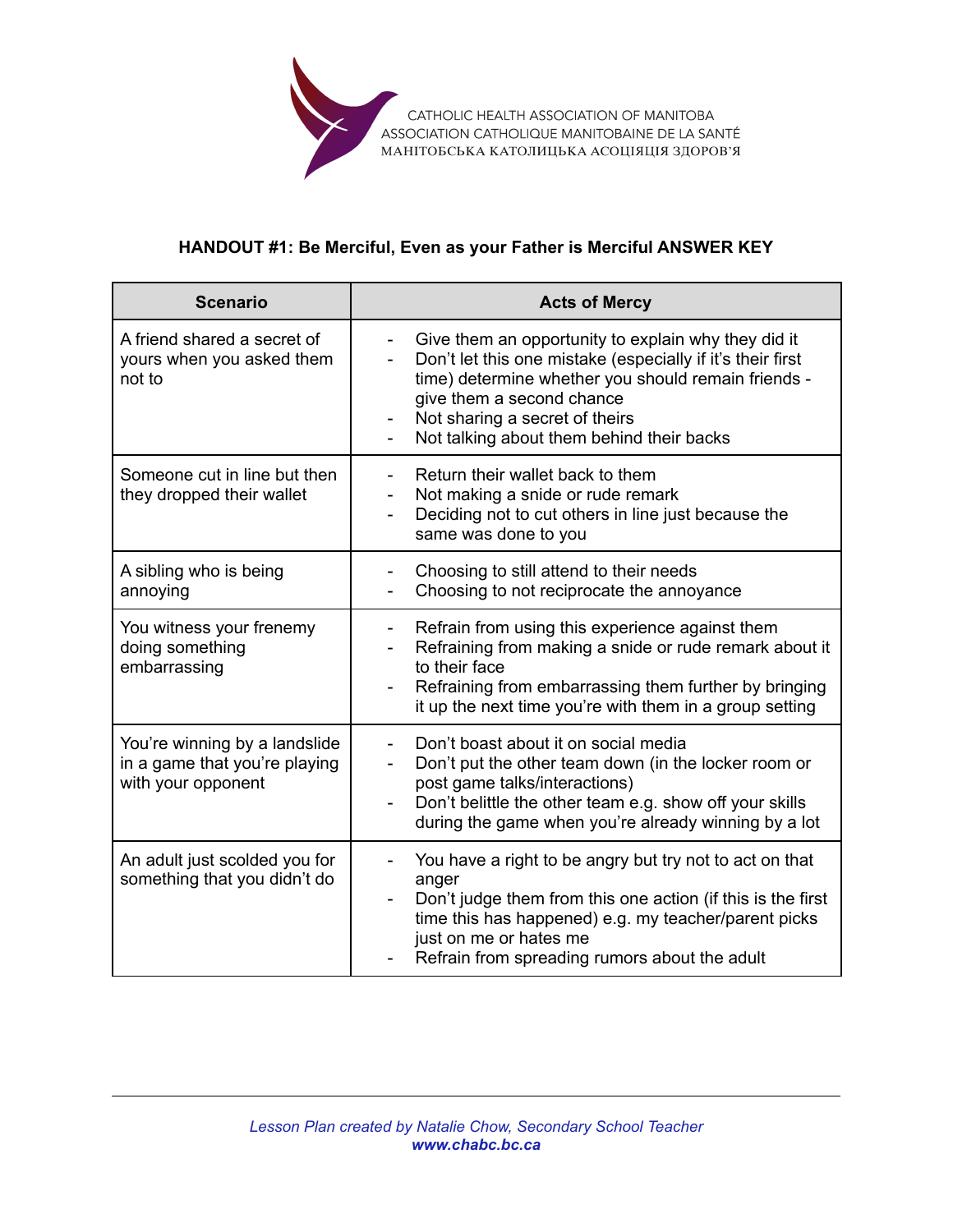

## **Activity #2: Standing Beside Those Who Suffer on a Path of Charity (30mins)**

- 1. The second part of Pope Francis' message for World Day of the Sick is "Standing beside those who suffer on a path of charity"
- 2. Ask students to brainstorm ways in which one can be charitable.
- 3. Let students know that when Pope Francis says "those who suffer" in his message, he is referring to those who are ill but also those who care for those who are ill.
- 4. If students have access to Google Docs, make a copy and share the [handout](#page-4-0) with them (giving them editing access). If not, project the handout for students to view.
- 5. Assign one of the following patrons to a group of students.
- 6. With their assigned patron, they are to brainstorm the challenges that these individuals may be facing (i.e. try to identify the type of suffering they might be going through).
- 7. Then, knowing what the challenges may be, write a prayer intention asking God to:
	- a. Help these individuals work through these specific challenges
	- b. Guide us on how we can be charitable towards these patrons
	- c. E.g. God, please be with and embrace those who are struggling with their mental health so they know and feel that they are not alone in their struggles. We also ask that you help us to persist with patience and understanding when we're interacting with someone who may be struggling with their mental well-being.
- 8. When everyone is done, ask each group to read out their prayer intention ending with "For this we pray to the Lord". The class to respond, "Lord, come and heal us"
- 9. After all intentions are read out, end with:

## **Special Blessing for the Sick**

Father in heaven, grant our brothers and sisters comfort in their suffering. When they are afraid, give them courage, when afflicted, give them patience, when dejected, afford them hope, and when alone, assure them of the support of your holy people. Through Christ our Lord. Amen.

## **Special Blessing for Caregivers**

Lord Jesus, our Brother, you showed your love for the sick by your concern for them. Help us to see you and serve you in the sick. Bless these men and women who are dedicated to helping and healing the sick. Guide them in their labours and give them a greater share of your love. Reward their service by the peace and joy of your Holy Spirit and by the everlasting happiness of heaven.

Lord Jesus, we praise you, for you are our Lord forever and ever. Amen.